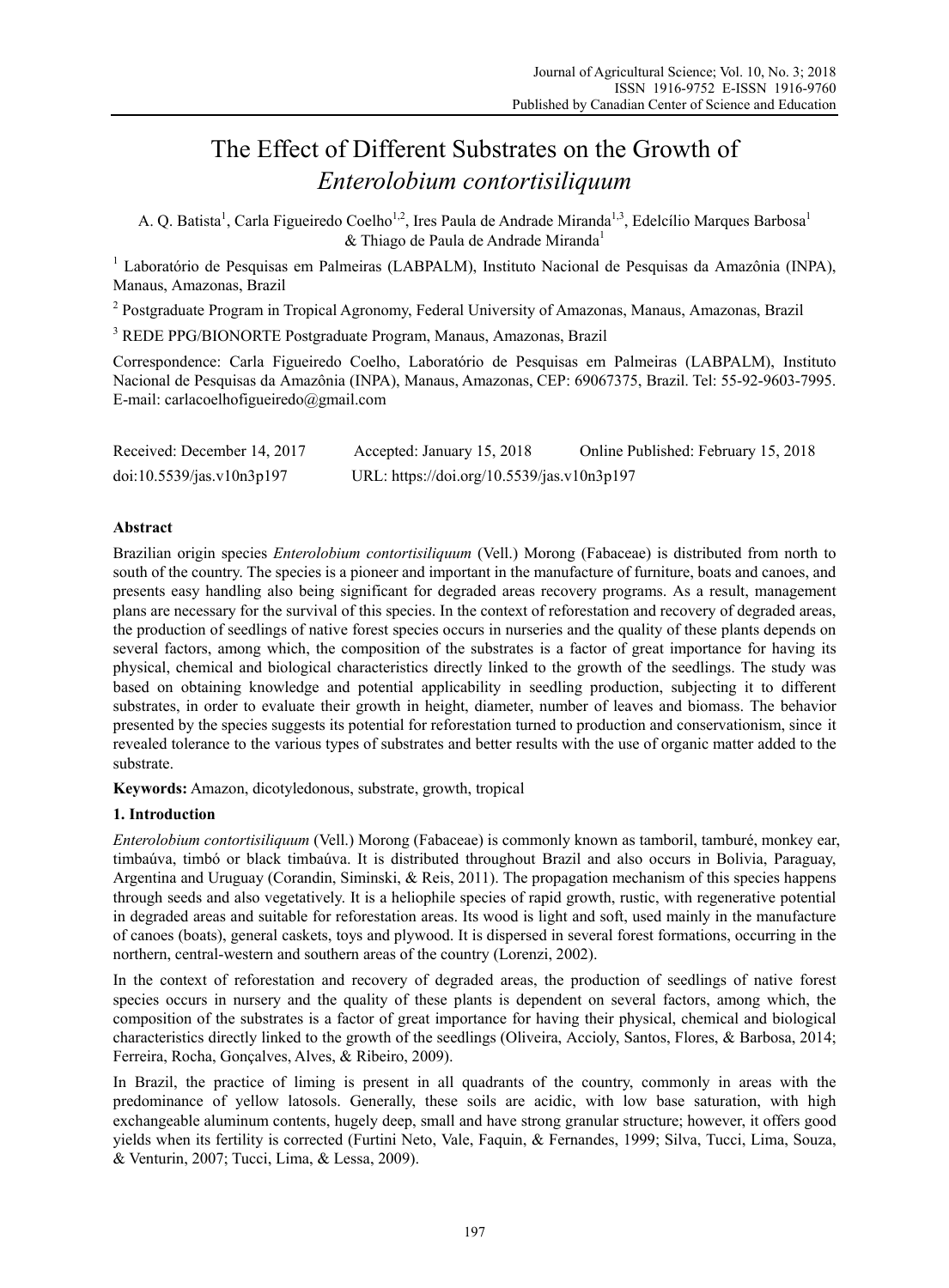Most ground soils in the Amazon are featured by low fertility, high acidity, low cation exchange capacity and high aluminum saturation. These conditions can be harmful to most forest species. To correct low fertility and high acidity, fertilizers and limestones are required, which allow neutralization of aluminum and other undesirable soil characteristics (Zenero et al., 2016).

Organic fertilization is an alternative to the use of chemical fertilizers, as well as providing nutrients, improves soil aeration, enhances permeability, aggregate stability and water retention capacity, and decreases soil compaction (Oliveira et al., 2014) and good results can be obtained in the production of seedlings.

The use of organic materials, such as crop residues, industrial waste and animal manure, has been increasingly attracting farmers and technicians. This is due to the aforementioned advantages and the availability and easy access to these materials.

The sustainable cultivation of *E. contortisiliquum* under natural conditions requires studies related to silvicultural aspects, such as aspects of seedling production and monitoring. Favoring a greater possibility in the perpetuation of the species and establishment of progenies. The study aims to evaluate the initial growth of seedlings in function of different substrates.

## **2. Methods**

## *2.1 Place of Study*

The study was carried out in a greenhouse at the Department of Agricultural and Soil Engineering (DEAS) of the Faculty of Agrarian Sciences (FCA), Federal University of Amazonas (UFAM), located in the city of Manaus, AM, with Latitude South 03°06′05″ and Longitude West of 59°58′30.67″, average elevation of 82 m asl.

## *2.2 Installation of the Experiment to Monitor Seedlings*

Seeds were sown in sand, washed with 80% of germination, previously submitted to dormancy breaking by the seed (cutting) next to the seed, where the cotyledon (germinating part) is started, favoring the imbibition process (Brazil, 2009).

Twenty days after sowing, the most vigorous seedlings, with uniform height (10 cm), were transplanted individually into polyethylene bags with dimensions of  $20 \times 30$  cm, containing three kilos of the following substrates:

T1 = Yellow Latosol

- $T2$  = Yellow latosol with cattle manure (2:1)
- $T3$  = Yellow latosol with organic compound (2:1)
- $T4 =$  Yellow latosol with liming

The Yellow Latosol was collected in an area of secondary forest in the superficial layer of 0-20 cm of depth. Soon after the collection, the soil was dismantled and placed to dry in the open air for a period of 96 hours, after which it was passed through a 4 mm aperture mesh sieve.

The cattle manure used was tanned outdoors and dried and homogenized, being mixed uniformly to the soil. The dosage of manure corresponded to the proportion 2:1 by volume, being two parts of soil, for a part of dung, according to Carvalho Filho, J. Blank, and M. Blank (2004).

The organic compound was decomposed for six months, manufactured in the form of piles of one meter high by one meter wide. The components for the manufacture of organic compost contained in this work were: cattle manure, fruits, vegetables, pruning of grams, pruning of branches and fish waste, used in fairs and markets in the city of Manaus, Amazonas. The dosage of the compound corresponded to the ratio 2:1 by volume, being two parts of soil and one part of compound. The limestone dose was equal to 10.5 g of CaCO<sub>3</sub> per experimental unit (CFSEMG, 1999).

## *2.3 Parameters Evaluated*

The evaluated parameters were height, diameter and number of leaves during 84 days after the transplant of the seedlings; and ratio of dry shoot and root dry mass (MSPA/MSR) at the end of the experiment.

## *2.4 Experimental Design and Statistical Analysis*

The experimental design was completely randomized, consisting of four treatments (substrates), with five replicates, each seedling being a replicate. Data regarding height, diameter and number of leaves were submitted to regression analysis. The data related to the biomass were submitted to analysis of variance and test of means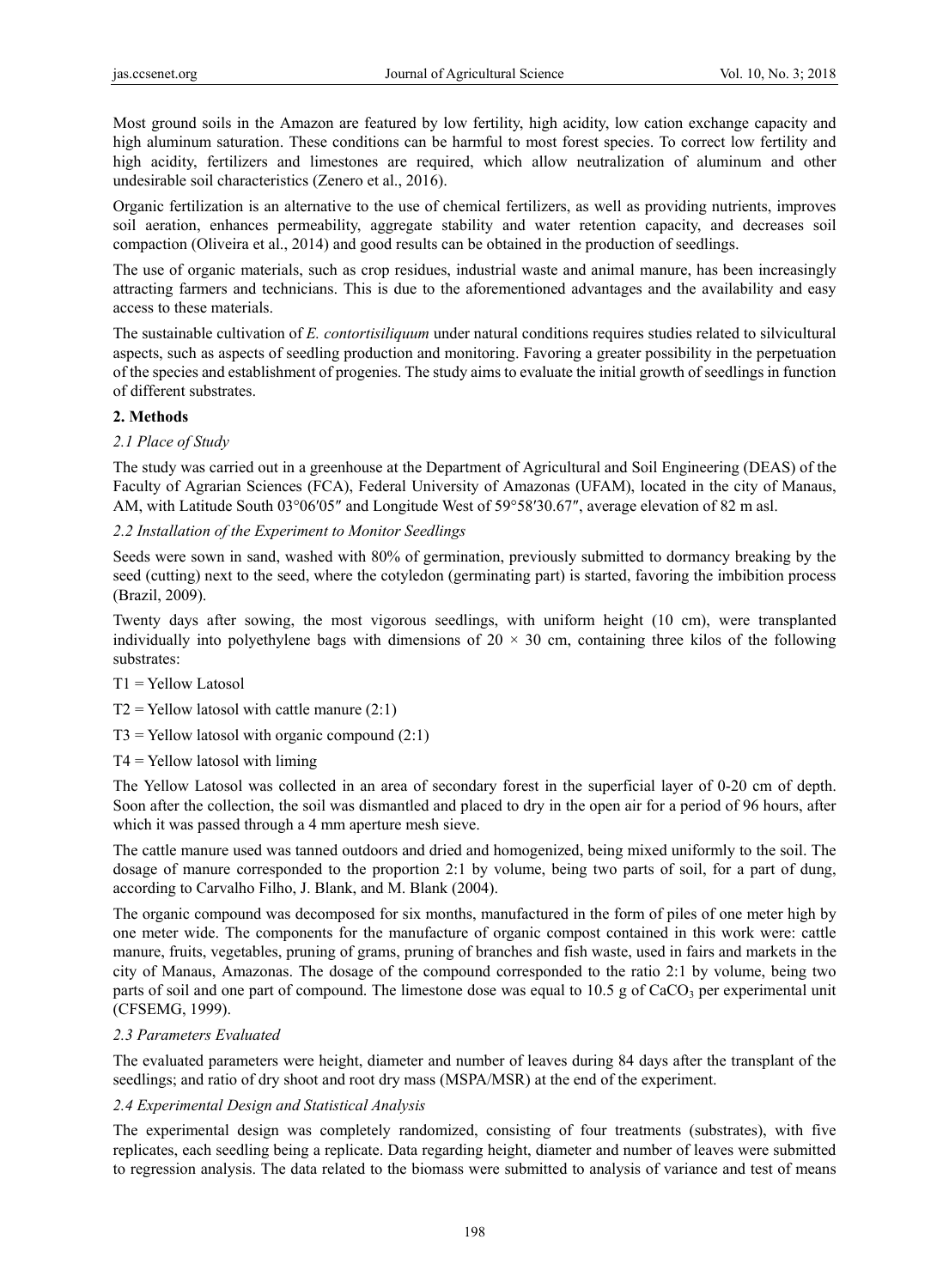by the test of Tukey to 5% of probability. The statistical program used was ASSISTAT Version 7.5 beta (2008) (Silva & Azevedo, 2009).

#### 3. Results and Discussion

Plant growth is dependent on changes in physiology, which can be measured by the rate of assimilation and/or plant morphology (Hunt, 1982). In this work, a morphological parameter was studied, measuring the diameter, height and number of leaves. Significant differences between treatments were verified from 42 days after transplanting.

E. contortisiliquum seedlings showed better results in number of leaves, height and diameter in the substrate Yellow Latosol with organic compost, followed by Yellow Latosol with cattle manure, Yellow Latosol with liming and only Latosol as substrate (Figures 1, 2 and 3).



Figure 1. Number of leaves (*E. contortisilicum*, Fabaceae) in four treatments. T1: Yellow Latosol: T2: Yellow Latosol + cattle manure (2:1); T3: Yellow Latosol + organic compound (2:1); T4: Yellow latosol + liming Note. \*\*, \* Significant at 1 and 5% probability, respectively.



Figure 2. Height of seedlings (E. contortisiliquum, Fabaceae) in four treatments. T1: Yellow Latosol; T2: Yellow Latosol + cattle manure (2:1); T3: Yellow Latosol + organic compound (2:1); T4: Yellow latosol + liming *Note.* \*\*, \* Significant at 1 and 5% probability, respectively.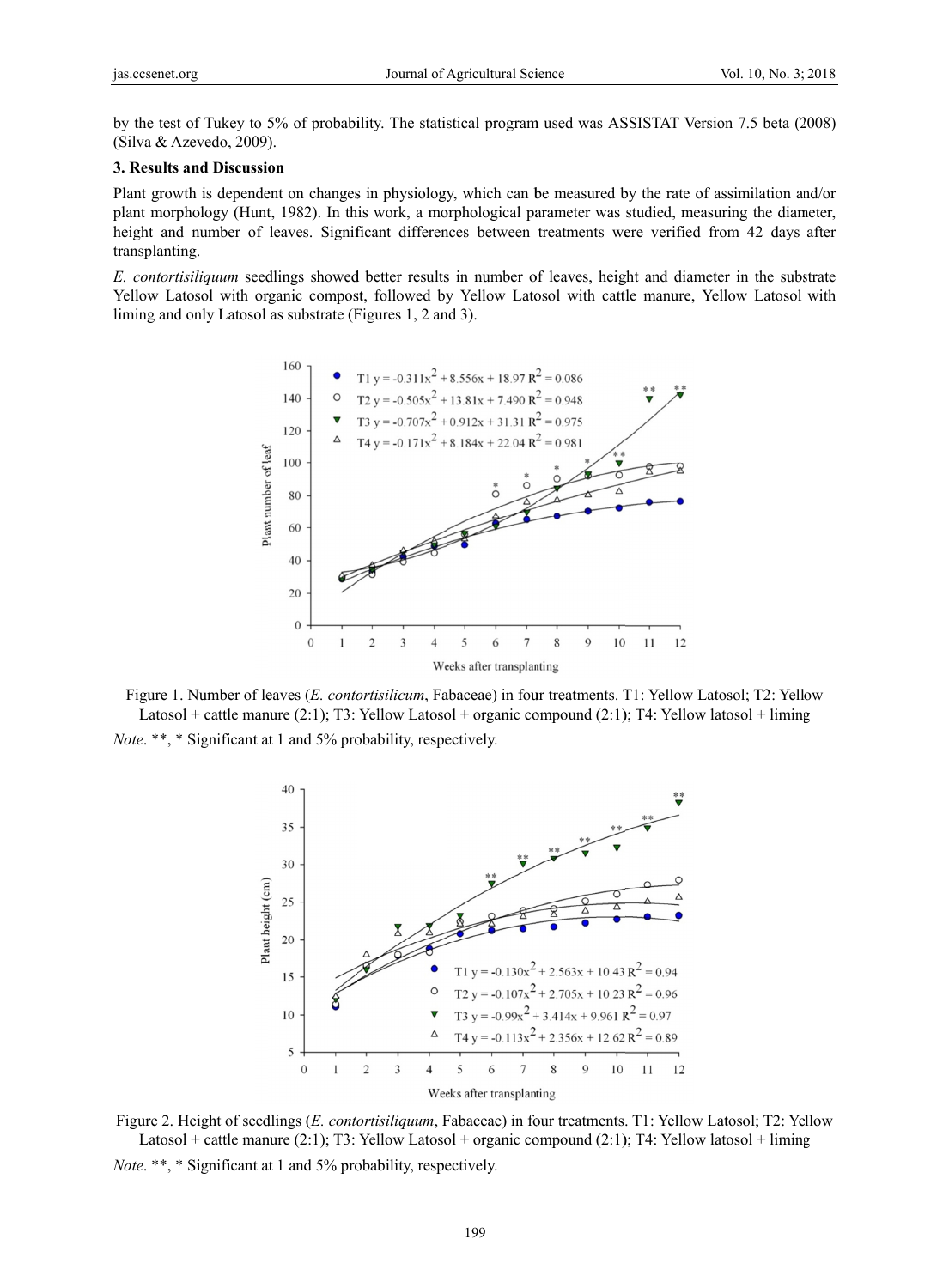

Figure 3. Diameter of seedlings (E. contortisiliquum, Fabaceae) in four treatments. T1: Yellow Latosol; T2: Yellow Latosol + cattle manure  $(2:1)$ ; T3: Yellow Latosol + organic compound  $(2:1)$ ; T4: Yellow latosol + liming *Note.* \*\*, \* Significant at 1 and 5% probability, respectively.

The same result was found with respect to the accumulation of biomass, with the exception of the last two treatments, which did not differ statistically between them. It is possible to observe that there was a greater increase of biomass in the root with respect to the aerial part in the treatments with inferior results for the other parameters (Figure 4).



Figure 4. Allocation of biomass PA/SR (aerial part/root system) of E. contortisiliquum seedlings, Fabaceae, in four treatments. T1: Yellow Latosol; T2: Yellow Latosol + cattle manure (2:1); T3: Yellow Latosol + organic compound  $(2:1)$ ; T4: Yellow latosol + liming

*Note.* Equal letters do not differ statistically at the 5% probability level by the Tukey Test.

This result was expected by the lower presence of nutrients in the soil, confirmed by soil analysis (Tables 1 and 2). In a condition of nutrient deficiency, plants invest energy to develop the root system as a strategy to exploit a larger volume of soil to try to supply their nutritional demand (Carlos et al., 2014).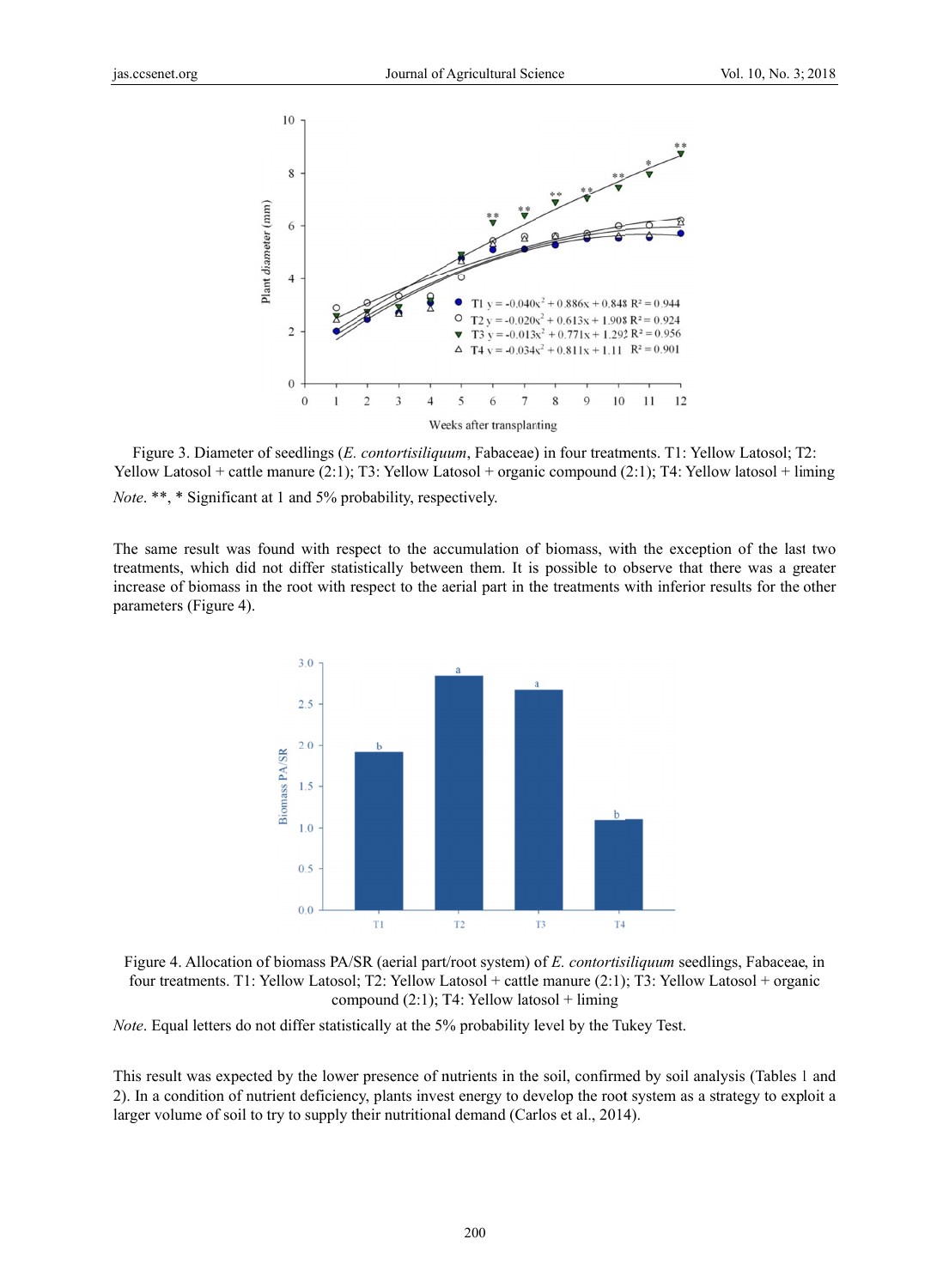| <b>Substrates</b> | pH H <sub>2</sub> O | $\mathbf{C}$ | M.O.  | $\mathbf{P}$ | $\mathbf{K}$ | Ca   |      | $Mg$ Al        | $H+AI$ t |      |      |          |
|-------------------|---------------------|--------------|-------|--------------|--------------|------|------|----------------|----------|------|------|----------|
|                   |                     |              |       |              |              |      |      |                |          |      |      | $-9/6 -$ |
| T1                | 4.37                | 32.5         | 55 Q  | 13           | 21           | 0.27 | 0.08 | 2.16           | 10.07    | 2.58 | 10.5 | 4.02     |
| <b>T2</b>         | 6.2                 | 51.35        | 88.32 | 475          | 180          | 4.38 | 2.56 | $\overline{0}$ | 5.08     | 7.47 | 12.6 | 59.51    |
| <b>T3</b>         | 5.58                | 76.97        | 132.4 | 79           | 300          | 5.08 | 1.88 | $\theta$       | 6.98     | 7.81 | 14.8 | 52.82    |
| T4                | 5.8                 | 30.66        | 52.74 | 10           | 25           | 1.92 | 1.32 | $\bf{0}$       | 4.32     | 3.32 | 7.64 | 43.45    |

Table 1. Result of chemical analysis of the substrates used in the production of *Enterolobium contortisiliquum* seedlings

*Note*. T1: Yellow Latosol; T2: Yellow Latosol + cattle manure (2:1); T3: Latosol yellow + organic compound  $(2:1)$ ; T4: Yellow latosol + liming.

Table 2. Average values for micronutrients, contained in the substrate used for seedling production of *Enterolobium contortisiliquum*

| <b>Substrates</b> | Fe                    | Zn    | Mn   | Сu   |  |  |  |
|-------------------|-----------------------|-------|------|------|--|--|--|
|                   | -- mg/dm <sup>3</sup> |       |      |      |  |  |  |
| T1                | 102                   | 1.65  | 0.96 | 0.56 |  |  |  |
| T <sub>2</sub>    | 93                    | 3487  | 24.9 | 2.19 |  |  |  |
| T <sub>3</sub>    | 85                    | 11.46 | 32.4 | 0.92 |  |  |  |
| <b>T4</b>         | 110                   | 1.71  | 2.44 | 0.76 |  |  |  |

*Note.* T1: Yellow Latosol; T2: Yellow Latosol + cattle manure (2:1); T3: Latosol yellow + organic compound  $(2:1)$ ; T4: Yellow latosol + liming.

It is observed that the treatments promoted changes in the composition of the substrates. The Yellow Latosol presented high acidity, which is characteristic of this type of common soil in the Amazon region, the other substrates presented pH in the ideal range (5.6 to 6.2) for most crops (Silva et al., 2016).

All treatments presented medium iron content and low amount of copper (Dadalton & Fuliin, 2001) and high levels of phosphorus. Yellow Latosol + cattle manure presented higher levels of this last element. The Latosol substrate showed the lowest concentrations of calcium, magnesium and manganese when compared to the other substrates.

The highest amount of carbon, potassium, calcium and zinc was found in the substrates to which organic matter was added (Yellow Latosol + organic compound and Yellow Latosol + cattlemanure), the organic compound being richer in carbon than cattle manure.

Cattle manure, organic compost and liming, mixed with the Yellow Latosol, neutralized the aluminum that was in high concentration in this soil, reducing the potential acidity  $(H + AI)$ , increasing the saturation of bases to levels appropriate to the crops (Dadalton & Fuliin, 2001).

Similar results were found in the cultivation of castor bean (*Ricinus communis* L.) seedlings, which were abuded with bovine manure and organic compound favoring the growth of height, diameter and larger number of leaves (Fernandes, Chaves, Dantas, & da Silva, 2009). Other works also prove that the addition of organic matter has an influence on soil structure modification, releasing nutrients and producing substances that stimulate growth (Miranda, Batista, Tucci, Almeira, & Guimarães, 2013; Oliveira et al., 2014; Cerqueira, Freitas, Maciel, Carneiro, & Leite, 2015).

With the addition of organic matter in the substrate there is a rapid mineralization and supply of the chemical element phosphorus, limiting the growth of the species, and others, such as: carbon, nitrogen and sulfur (Gomes, Couto, Leite, Xavier, & Garcia, 2002; Fernandes et al., 2009).

The relationship between height and diameter are routinely used as parameters in the quality evaluation of seedlings, since they reflect the accumulation of reserves by the plant, ensuring a higher resistance and a better fixation in the soil (Coelho, Miranda, Melo, & Barbosa, 2015; Da Silva Neto et al., 2015).

The positive effect on the growth of *Enterolobium contortisiliquum* seedlings produced in substrates containing organic compound may be related to the higher concentration of nutrients in these substrates. This behavior represents a favorable characteristic for the production of sustainable seedlings with purpose of use in the productive chain, since it allows the substitution of the organic fertilizers, that can be acquired at low cost. Thus,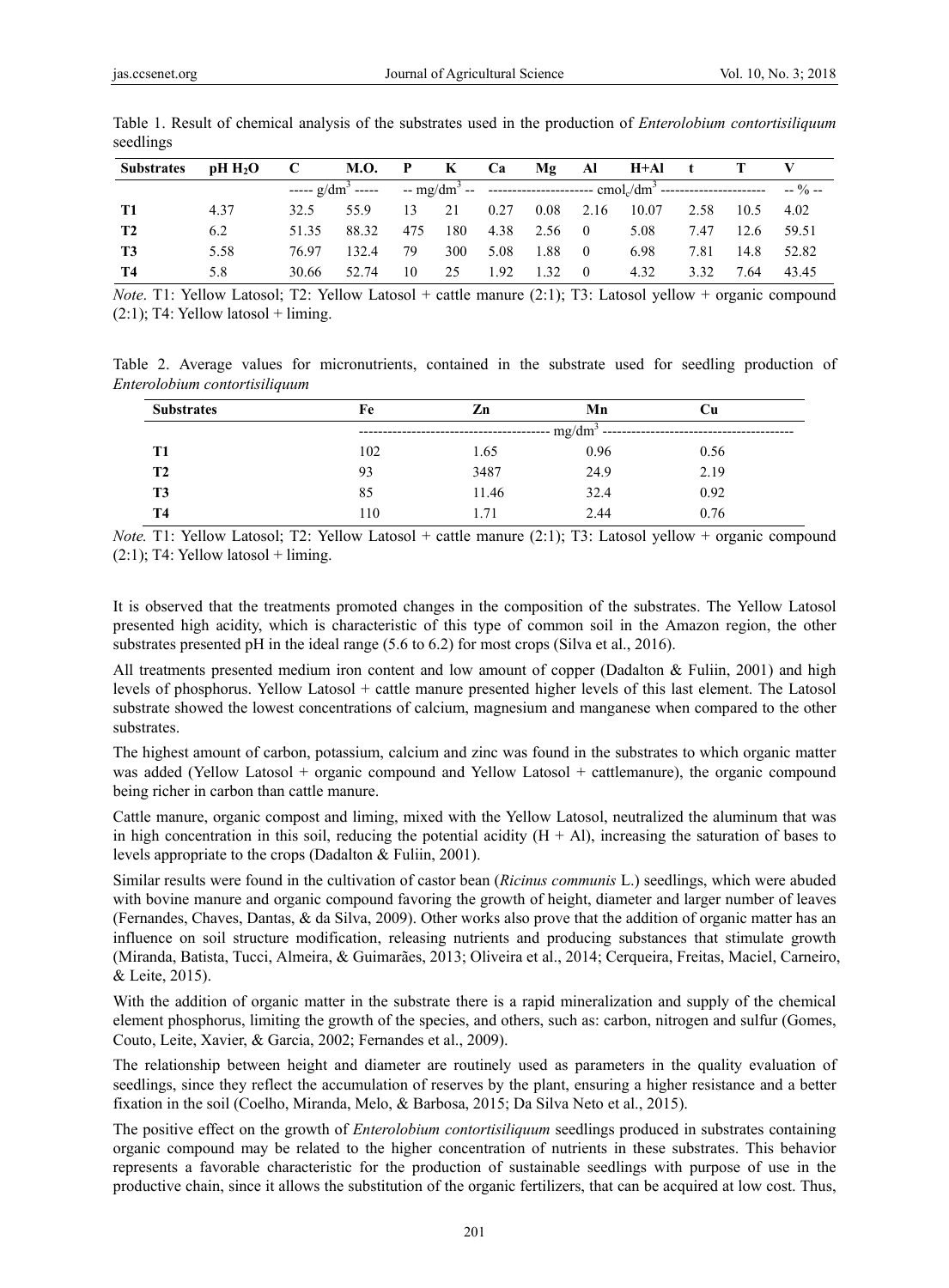it is satisfactory in terms of meeting the nutritional demand of the plants and viable from an economic and environmental point of view (Fernandes et al., 2009).

The use of this species in reforestation programs has shown efficiency in function of being a species adapted to several biomes and their economic importance from the point of view of the use for the shipbuilding pole, furniture and constructions, besides reforestation programs in degraded areas in the Amazon.

#### **4. Conclusion**

*Enterolobium contortisiliquum* responded to the addition of organic matter.

The substrate Yellow Latosol + organic compound provided the highest growth of *Enterolobium contortisiliquum*  seedlings.

Organic compost and cattle manure increase the soil carbon, potassium, calcium and zinc contents.

The organic compound provides an indication for increased productivity of *Enterolobium contortisiliquum*.

*Enterolobium contortisiliquum* is a species with potential for production of sustainable seedlings with purpose of use in the productive chain and in recovery of degraded areas.

#### **References**

- Brazil, Ministério da Agricultura e Reforma Agrária. (2009). Regras para análise de sementes. *Escarificação Mecânica* (p. 365). Brasília, DF: SNDA/DNDV/CLAV.
- Carlos, L., Venturin, N. Macedo, R. L. G., Higashikawa, E. M., Garcia, M. B., & Farias, E. S. (2014). Crescimento e nutrição mineral de mudas de pequi sob efeito da omissão de nutrientes. *Ciência Florestal, 24*(1), 13-21. https://doi.org/10.5902/1980509813318
- Carvalho Filho, J. L. S., Blank, M. F. A., & Blank, A. F. (2004). Produção de mudas de angelim (*Andira fraxinifolia* Benth.) em diferentes ambientes, recipientes e substratos. *Revista Ciência Agronômica, 35*(1), 61-67. Retrieved from http://www.ccarevista.ufc.br/site/down.php?arq=07rca35-1.pdf
- Cerqueira, F. B., Freitas, G. A., Maciel, C. J.; Carneiro, J. S. S., & Leite, R. C. (2015). Produção de mudas de tomate cv. Santa Cruz em diferentes substratos. *Journal of Bioenergy and Food Science, 2*, 39-45. https://doi.org/10.18067/jbfs.v2i2.21
- CFSEMG (Comissão de Fertilidade do Solo do Estado de Minas Gerais). (1999). *Recomendações para o uso de corretivos e fertilizantes em Minas Gerais: 5<sup>a</sup> aproximação*. Lavras.
- Coelho, C. F., Miranda, I. P. A., Melo, Z. L. O., & Barbosa, E. M. (2015). Physiological Behave of AcaiSeedlings (*Euterpe precatoria* MART.) under Increasing Levels of Irradiance. *Journal of Agricultural Science, 7*(3), 236-242. https://doi.org/10.5539/jas.v7n3p236
- Coradin, L., Siminski, A., & Reis, A. (2011). *Espécies nativas da flora brasileira de valor econômico atual ou potencial: Plantas para o futuro—Região Sul* (p. 934). Brasília, DF: Ministério do Meio Ambiente.
- Da Silva Neto, O. P., Miranda, I. P. A., Barbosa, E. M., Melo, Z. L. O., Coelho, C. F., Ferreira, A. F. T., & Miranda, T. A. (2015). Seedling Morphology of (*Euterpe precatoria* MART.) under Levels of Irradiance. *Journal of Agricultural Science, 7*(3), 198-202. https://doi.org/10.5539/jas.v7n10p198
- Dadalto, G. G., & Fullin, E. A. (2001). *Manual de recomendação de calagem e adubação para o Estado do Espírito Santo: 4<sup>a</sup> aproximação* (pp. 184-185)*.* Vitória, ES: SEEA/INCAPER.
- Fernandes, J. D., Chaves, L. H. G., Dantas, J. P., & Da Silva, J. R. P. (2009). Adubação orgânica e mineral no desenvolvimento da Mamoneira. *Engenharia Ambiental, 6*(2), 358-368. Retrieved from http://ferramentas. unipinhal.edu.br/engenhariaambiental/include/getdoc.php?id=653&article=261&mode=pdf
- Ferreira, M. G. R., Rocha, R. B., Gonçalves, E. P., Alves, E. U., & Ribeiro, G. D. (2009). Influência do substrato no crescimento de mudas de cupuaçu (*Theobroma grandiflorum* Schum.). *Acta Scientiarum. Agronomy, 31*(4), 677-681. https://doi.org/10.4025/actasciagron.v31i4.3092
- Furtini Neto, A. E., Vale, F. R., Faquin, V., & Fernandes, L. A. (1999). Acidez do solo crescimento de algumas espécies arbóreas na fase de muda. *Cerne, 5*(2-12). Retrieved from http://www.bibliotecaflorestal.ufv.br:80/ handle/123456789/18286
- Gomes, J. M., Couto, L., Leite, H. G., Xavier, A., & Garcia, S. L. R. (2002). Sistemas de colheita e manejo da palhada de cana-de-açúcar. *Pesquisa Agropecuária Brasileira, 40*(3), 271-278.